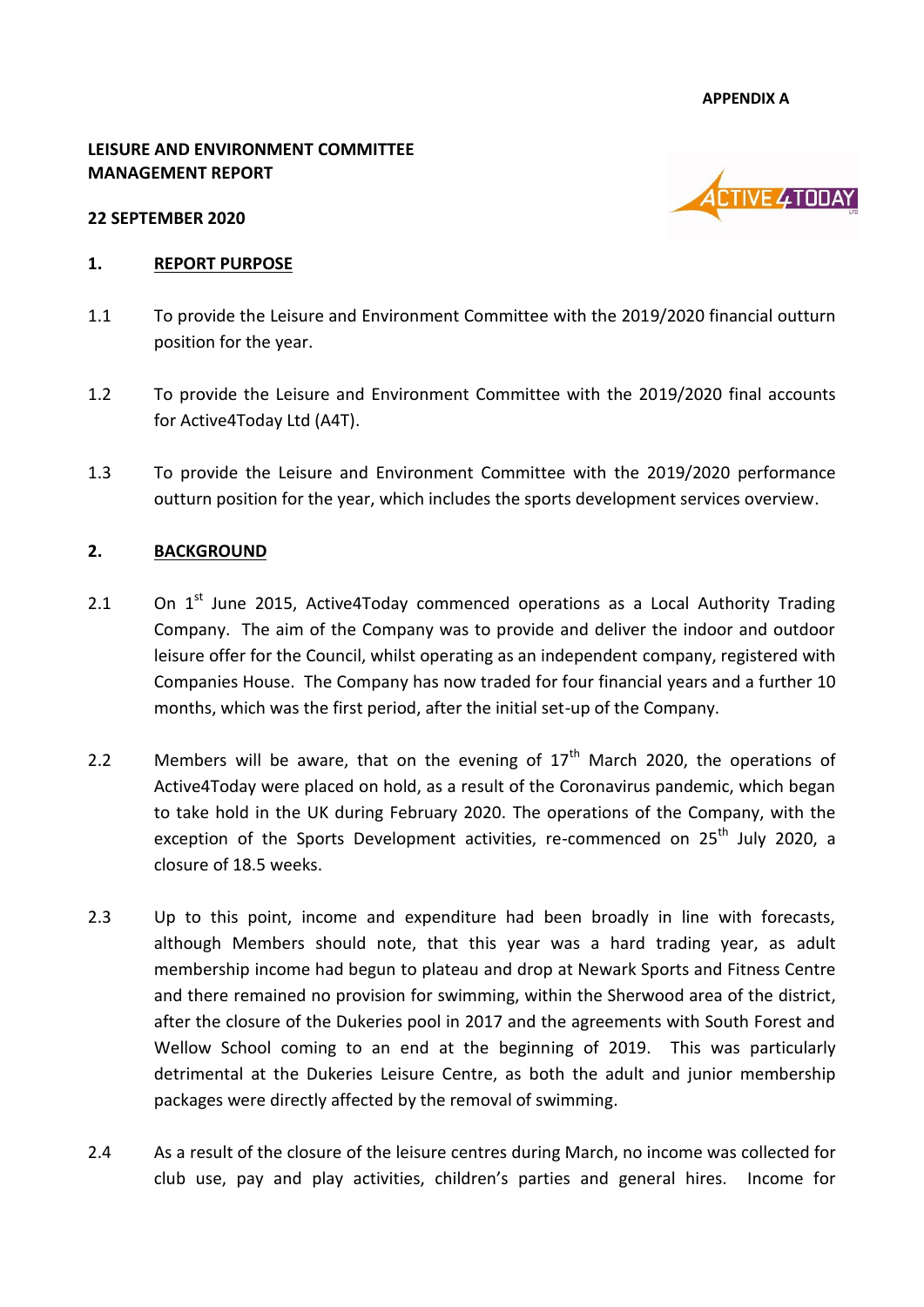memberships was collected until  $31<sup>st</sup>$  March 2020, however, this has resulted in a month's free membership being provided, when the leisure centres re-opened.

- 2.5 The free month is being provided for two reasons; firstly, to retain as many members as possible and secondly, to avoid having to undertake approximately 12,000 direct debit pro rata amendments, for members who missed the last two weeks of March due to the closure.
- 2.6 Members will be aware that throughout 2019/2020, A4T have supported the Council with the planning of a new swimming pool at the Dukeries Leisure Centre. This has now been completed and it is expected that the development will commence on site during September 2020, with an approximate completion date of May 2021. Recently this development has also received additional finance from the Council, for the inclusion of the 'link' building, which will integrate the swimming pool with the existing dryside facility. This will provide an excellent facility when completed and should provide a much needed boost for the community, as we begin to return to normal operating procedures.

# **3. INCOME AND EXPENDITURE HEADLINES 2019-2020 and FINAL ACCOUNTS 2019-2020**

3.1 Attached at Appendix I is the Final Audited Accounts for the Company and provides the Leisure and Environment Committee with information on the allocation of finance, throughout the year,  $1<sup>st</sup>$  April 2019 to 31 $<sup>st</sup>$  March 2020.</sup>

# 3.2 **Salaries budgets (excluding FRS102 adjustment) \*see note at 3.18**

| Original Budget £ | <b>Full Year Revised</b> | Actual £      | Variance to Original |  |
|-------------------|--------------------------|---------------|----------------------|--|
|                   | Budget £                 |               | Budget £             |  |
| £1,987,290        | £1,974,690               | £1,934,013.32 | E53,276.68           |  |

3.3 The in-year variance in salaries to the original budget is £53k to the good. This is made up of a saving of approximately £9.5k in HQ; this is generally attributed to savings in the operational management budget, as new shift patterns were introduced. In addition, savings were made at NSFC, of approximately £30k, due to changes in rotas, savings in summer holiday cover and two vacancies, which were put on hold. A £4.6k saving was made on pension underspends and a £9k underspend took place on freelance staffing, mainly at NSFC, where a new class timetable was introduced, with several classes being covered by the fitness team.

#### 3.4 **Premises budgets**

| Original Budget £ | Full Year Revised<br>Actual £ |             | Variance to Original |  |
|-------------------|-------------------------------|-------------|----------------------|--|
|                   | Budget £                      |             | Budget £             |  |
| £425,240          | £446,350                      | £477,533.49 | £52,293.49           |  |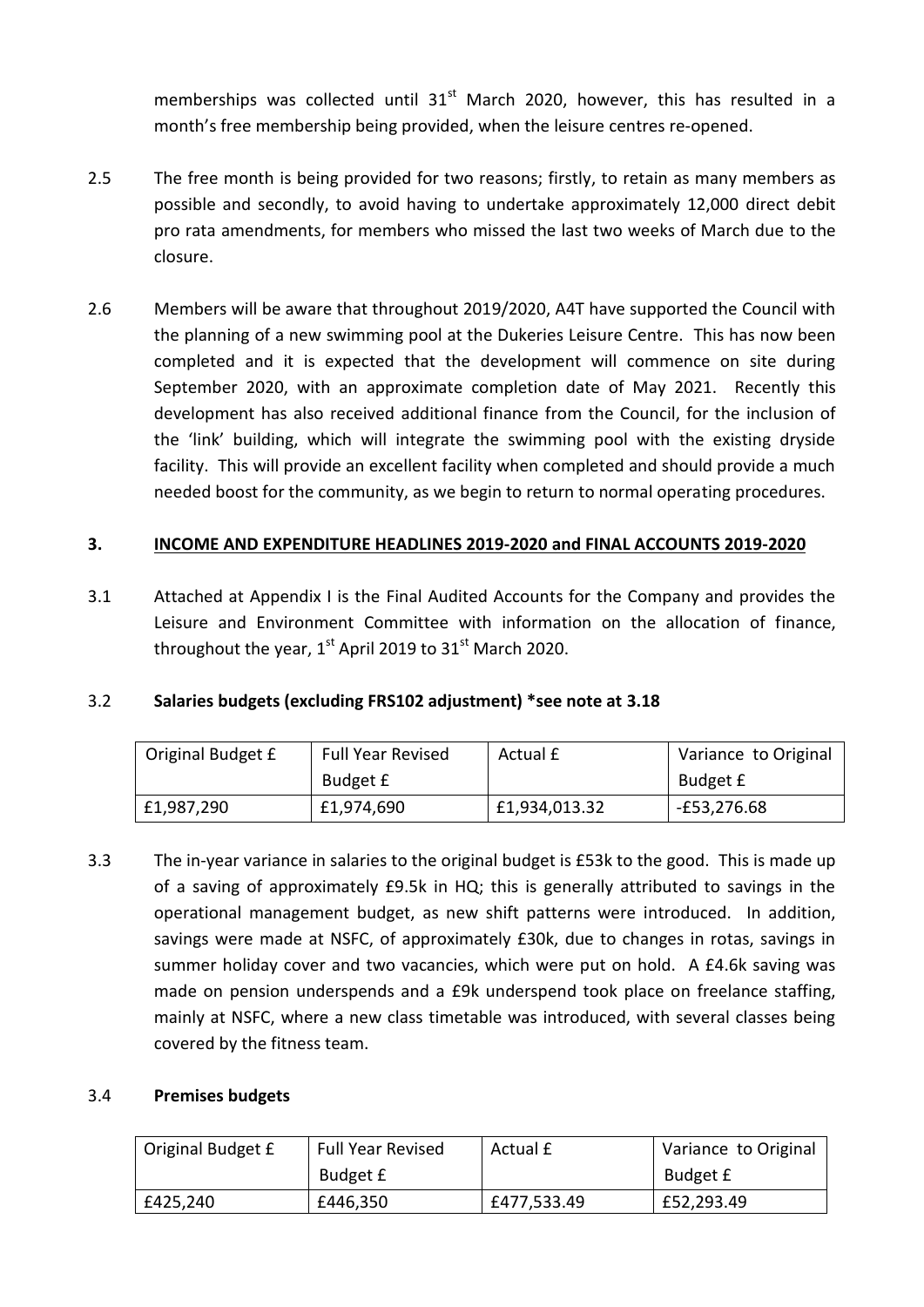3.5 Within this budget group, there was a variance to the original budget of £69k overspent. This was made up in the main of repairs and renewals items, which equated to an additional £70k spend on various repairs, with the majority of these at NSFC. Although the Committee were alerted to the potential increased spend on this budget since the new year, this was slightly higher than expected, due to the lateness of several invoices coming into the Company and no advanced warning of these items. This has been addressed going forwards, with new systems being put in place, so commitments can be identified against the budget earlier in the process. To support this overspend, the Company made a saving of £24k on electricity (due to savings produced by the CHP unit); however, this was off-set by an increase in gas of £9.5k. The net effect of these two items is a saving of £14.5k.

### 3.6 **Supplies and Services budgets (excluding FRS102 adjustment) \*see note at 3.18**

| Original Budget £ | <b>Full Year Revised</b> | Actual £    | Variance to Original |  |
|-------------------|--------------------------|-------------|----------------------|--|
|                   | Budget £                 |             | Budget £             |  |
| £711,100          | £693,760                 | £700,428.85 | $-£10,671.15$        |  |

3.7 The variance against budget of this code is £10k to the good. Within this budget heading, there has been an increase in spend on equipment and tools of £23k, which has mainly been at NSFC, where additional items of equipment have been purchased to support the income generation. In addition, there has been a £30k increase in irrecoverable VAT, which can be attributed to the increased spend on repairs and renewals, which was highlighted above. Also attributed to the repairs and renewals spend is an increase of £29k, in NSDC support costs from asset management; this was to manage the repairs and renewals programme. To off-set these increases however, the Company made savings of £5.5k on equipment maintenance, £30k on marketing, £4.5k on licences, £5k on sundry items, £2.7k on investment interest and brought forward provisions of £34k, which were unused journal creditor commitments. This equated to a net saving of £10k.

### 3.8 **Income**

| Original Budget £ | <b>Full Year Revised</b> | Actual £      | Variance to       |
|-------------------|--------------------------|---------------|-------------------|
|                   | Budget £                 |               | Original Budget £ |
| £3,048,890        | £3,105,280               | £3,086,373.47 | -£37,483.47       |

3.9 The variance against budget on the income code is £37.5k to the good and is made up of the following areas: - £49k over achievement on other income; which is made up of £11k election income, £5k from the Newark Academy, £3k from apprentice training income and £30k, which was a proportion of the first claim from furloughed staff from the Job Retention Scheme.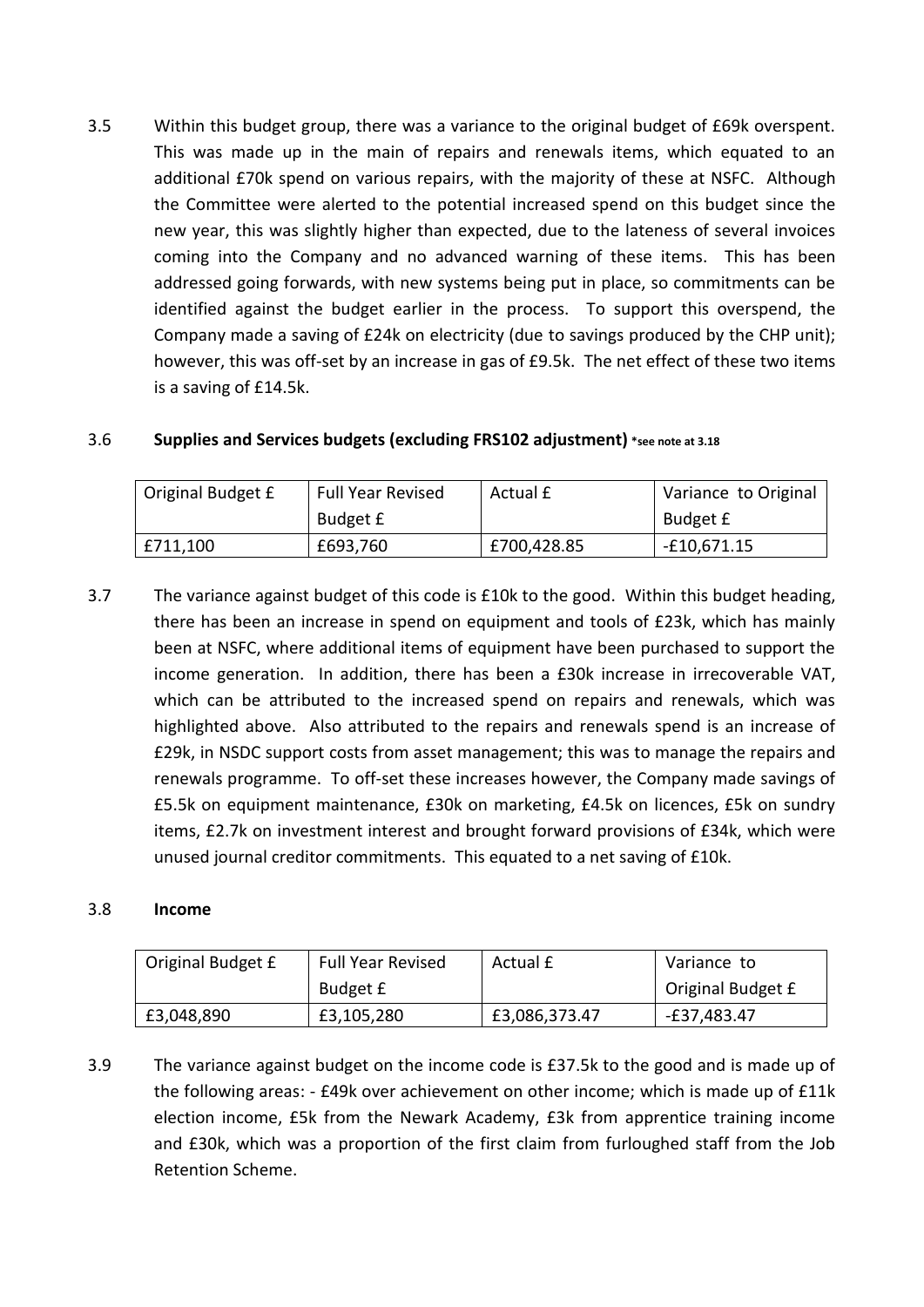- 3.10 In addition to the above, there was an over achievement of £16.5k on dryside/fitness suite income, which is made up of facility hire, dryside and fitness pay and play.
- 3.11 Finally, there was an over achievement of £10k on the children's memberships; however, this was due to the DLC achieving £61k more than expected; and this is off-set by NSFC falling short of their children's income by £51k. This is due to members from Dukeries using the Newark facilities (under their direct debit T&Cs) but paying their fees to Dukeries. This should be rectified when the new swimming pool at Ollerton is constructed. This will allow members to return to Dukeries and make extra capacity available at NSFC.
- 3.12 The above areas were however, off-set by a £38k under achievement at NSFC on the adult membership. This was noted throughout the year as the Newark site began to plateau. This was affected further in the last quarter, with income targets falling short of those expected. This may have been as a result of the early on-set of Covid-19, as the traditional busy period from January to March was significantly under its forecast; this coincided with the public awareness of Covid-19 growing and the consequences on all sectors of the economy, began to take effect.

#### 3.13 **Transfers from balances**

- 3.14 In January 2019, A4T reported to the Committee that £74,740 would be required to be taken from their balances, to enable the Company to manage its cash flow and budgets for the 2019-2020 accounting year.
- 3.15 However, during the year, a number of positive income generating initiatives took place and savings across several codes were made. This resulted in an end of year position of only £3,311.28 being required from reserves. This can be seen on page 3 of the final audited accounts, which have been attached to this report. Page 3 provides the information relating to the trading profit and loss, before the pension adjustments are made; this is explained further in paragraph 3.18 below.

#### 3.16 **Final Accounts 2019-2020**

- 3.17 During the year, the Committee should note that there has been a number of changes to the make-up of the Active4Today Board with; R Blaney, S Kohli, D Lloyd, J Robinson and Ms A Truswell all resigning. These Board members were subsequently replaced by S P Carlton, K F Girling, Mrs D K Johnson, M J Skinner and N A Wilson.
- 3.18 Within the accounts attached, the Committee will notice several lines, which relate to the Company's pension scheme and its large in-year deficit. The legislation which drives the accounting practices for the Company is FRS 102**.** This standard of accounting requires the Company to report the 'trading profit and loss account' together, with a combined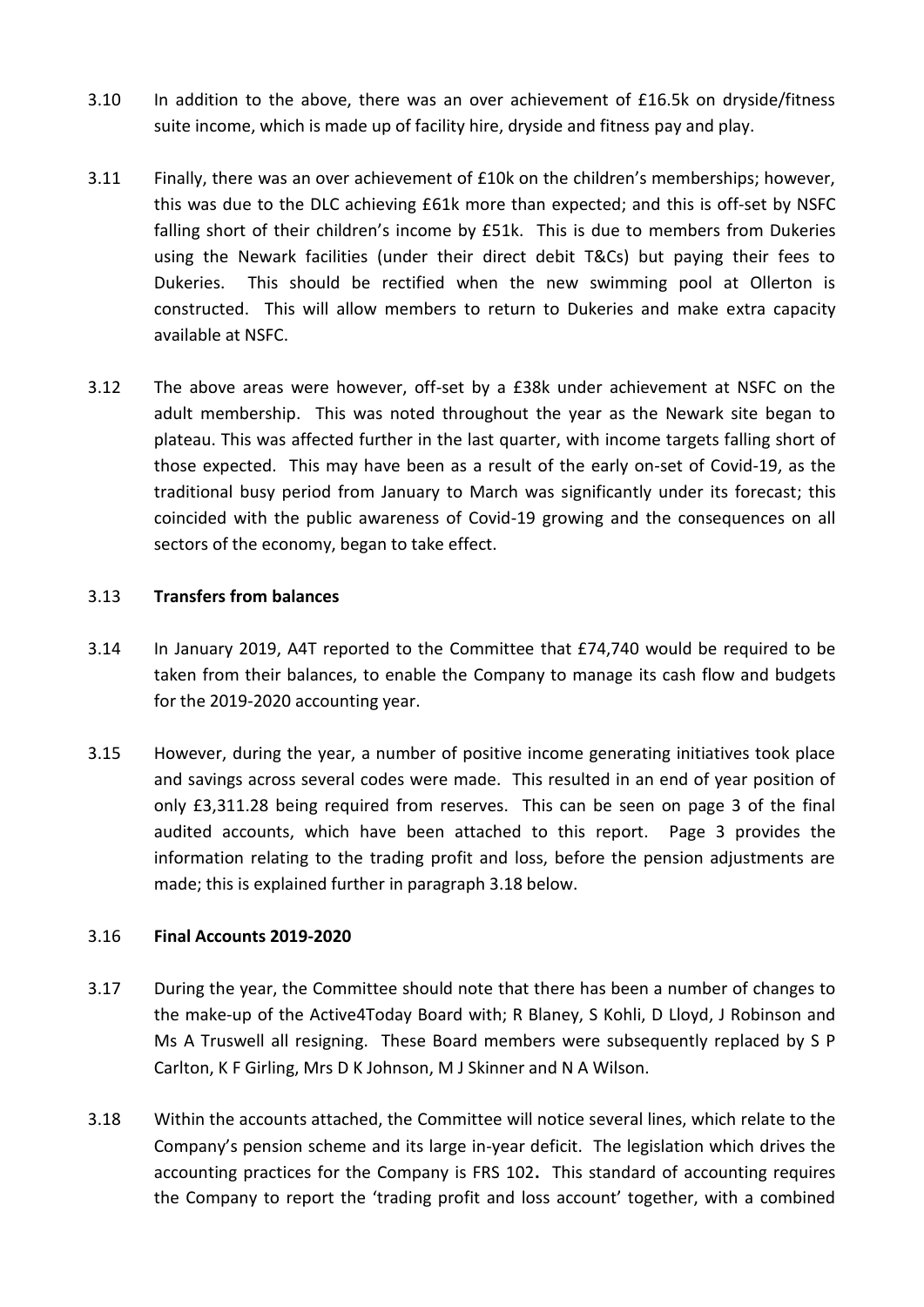total of the two. These costs total £292k and relate to the 'defined benefit pension scheme' and this figure can be seen in the final accounts statement, creating a deficit in year of £295K. This figure and approach however, masks the actual in-year trading deficit of the Company, which as reported in paragraph 3.15 was £3k.

3.19 In addition to the above, there is an actuarial gain in the pension of £189k, relating to assumptions around the long term finance and demographics of the pension members; this can be seen in the 'Other Comprehensive Income' account. The net effect of the pension income and expenditure, on this years' balance sheet is £103k, increasing the pension deficit to the Company of £3,152,000. The details of these can be seen in the 'Income Statement', the 'Other Comprehensive Income' account and the 'Directors' report.

#### 3.20 **Balance Sheet**

- 3.21 **Assets** this area of the accounts shows the stock held by the Company along with its debtors and cash. Debtors are made up of the treasury management finance/loan, which is held by the Council on behalf of A4T and invested by the Council's Finance Business Unit; this equates to £706K.
- 3.22 **Liabilities** this is the amount of finance which is owed by the Company at close of the accounts; provision has been made to pay these outstanding suppliers and this will continue through 2020-2021, as invoices come into the Company. The total of this amount is £397K.
- 3.23 **Net Pensions Liability** this has increased in year by £103K, and has been reported above in paragraph 3.18
- 3.24 **Reserves** the in-year trading deficit of the Company and the amount of finance, which is required from the reserves to support the Company in 2019-2020; this equates to £3K inyear. The remaining reserve breakdown can be seen below:
	- $\bullet$  R&R reserve = £187,002
	- R&R development Reserve = £70,000
	- Contingency Reserve = £ 139,817
	- **Total usable reserve = £396,819**
- 3.25 **Unusable Reserves** The Pension deficit reserve has increased by £103K and now totals a deficit of £3,152,000.
- 3.26 **Audit Process**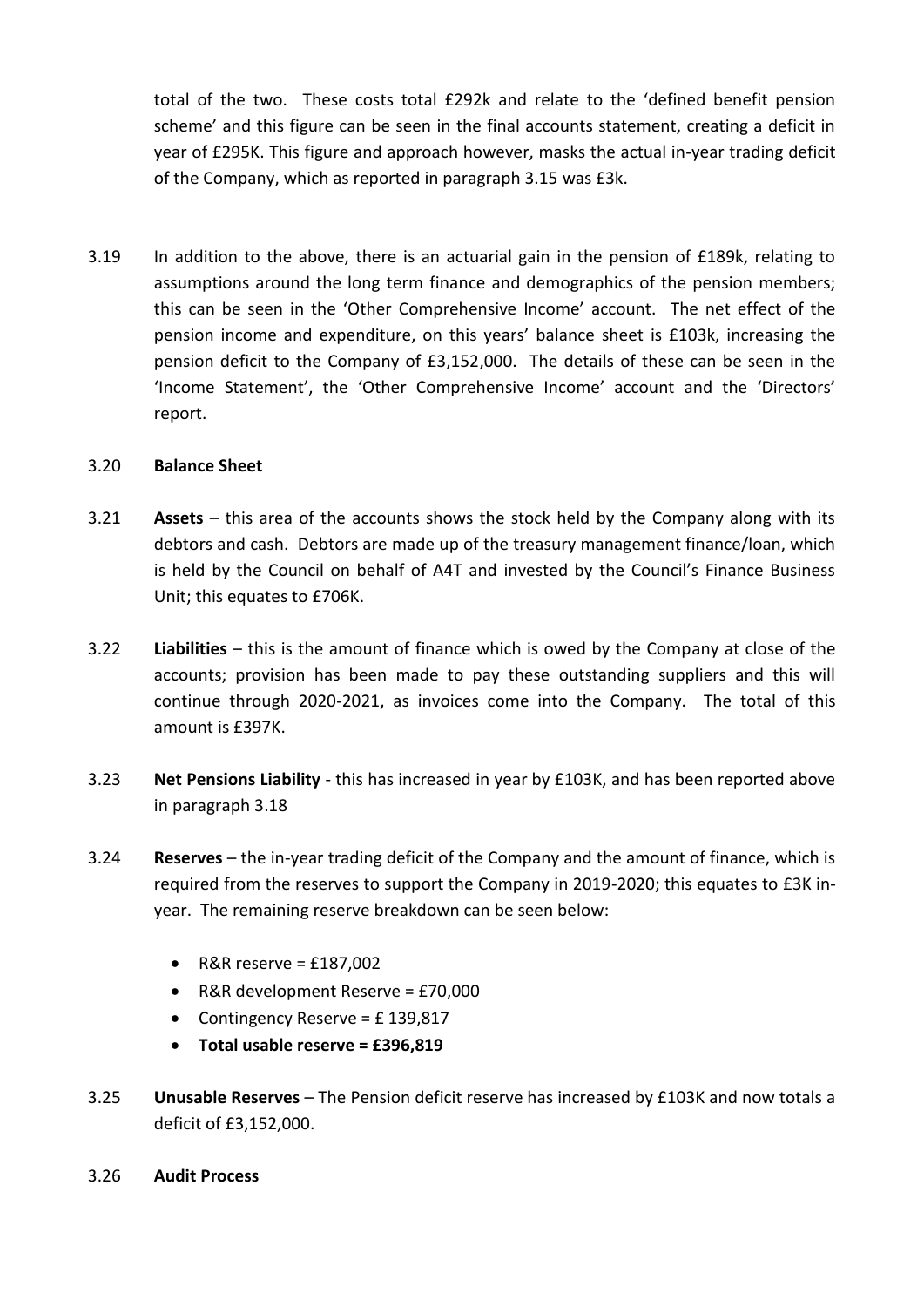- 3.27 As part of the process to produce and audit the 2019-2020 final accounts, the Company procured the services of Wright Vigar to undertake both roles. This has been undertaken and the accounts will now be provided to the Council, for incorporation into the Consolidated Group Accounts for the organisation.
- 3.28 The Committee will note the independent audit conclusion has been provided by Wright Vigar, which states the accounts:
	- give a true and fair view of the state of the Company's affairs as at 31 March 2020 and of its deficit for the year then ended;
	- have been properly prepared in accordance with United Kingdom Generally Accepted Accounting Practice; and
	- have been prepared in accordance with the requirements of the Companies Act 2006

# **4. FINANCIAL DEVELOPMENTS IN 2019/2020**

- 4.1 The Committee will be aware that as one of the main drivers for the Company has been financial sustainability and a considerable amount of work has taken place in this area since the Company was developed. Set out below are areas of financial development, which have taken place during the 2019/2020 financial year:
	- A new online membership payment system has been developed and will be introduced when the leisure centres re-open. This new process will allow prospective members to pay online, removing a potential barrier to entry.
	- Monthly direct debit payments have been introduced for all clubs and organisations using the A4T sites. This approach has reduced invoices and in turn delays in payment from those organisations.
	- Contactless entry systems have been introduced at all leisure centres
	- In partnership with a software supplier, the development of Staffmis continues to take place with more areas being added to the software system, to aid operations.
	- Making Tax Digital (MTD) this took place from  $1<sup>st</sup>$  April 2019, with the Company undertaking its own returns and administering Southwell Leisure Centre's return also to HMRC
	- Introduction of a new online booking and membership portal 'Leisure Hub' system in partnership with XN Leisure and NSDC.
	- Operating the Barnby Road Academy sports facilities and administering all bookings.
	- Developing a business plan for The Suthers and Nottingham University Samworth Academy in Nottinghamshire, with a view to operating their sports facilities during 2020-2021.

# **5. PERFORMANCE REPORT 1ST APRIL 2019 - 31ST MARCH 2020**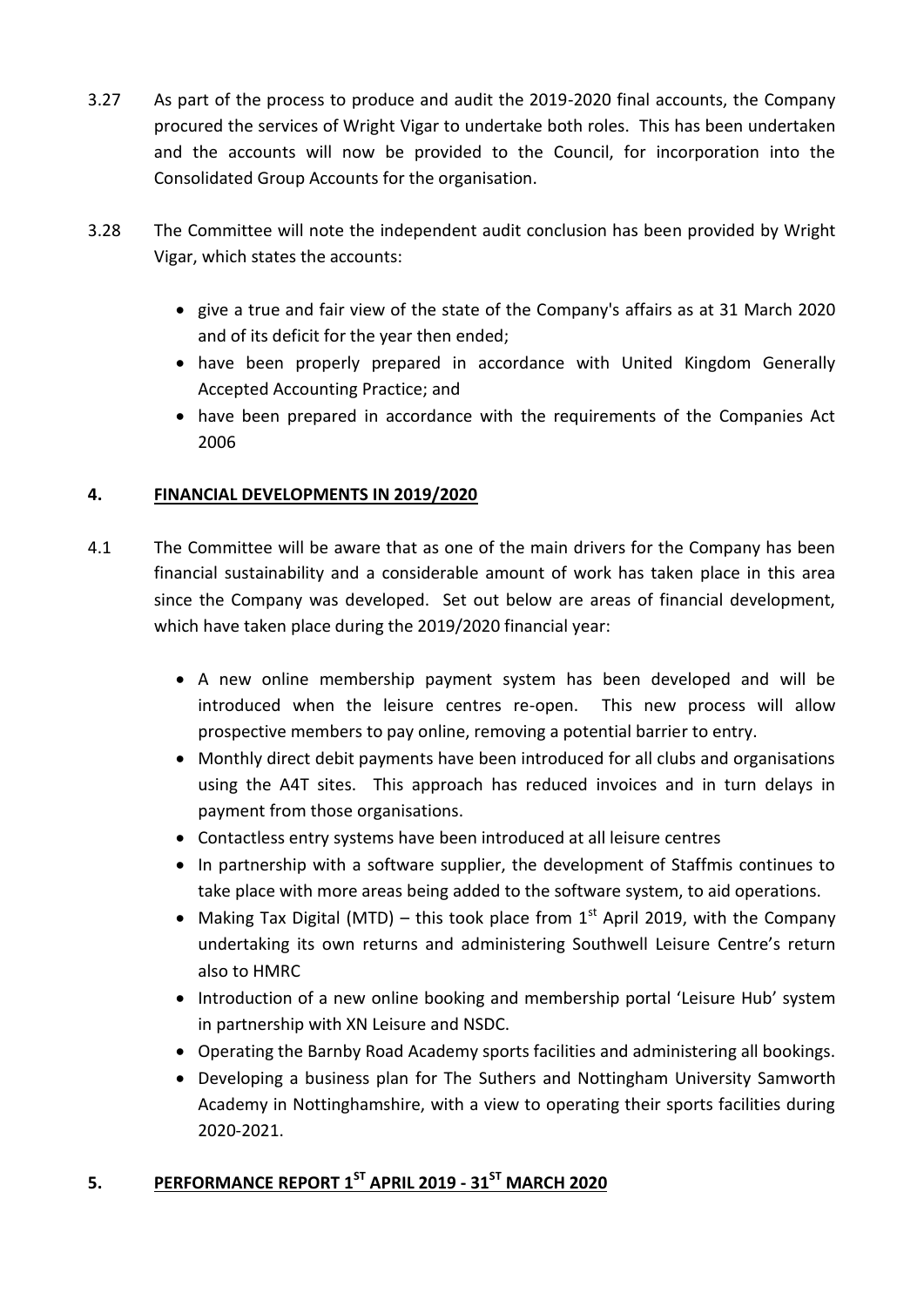- 5.1 Active4Today has monitored the performance of the Company against the agreed performance framework established when the Company was formed in 2015. Attached at appendix II is the suite of key indicators for 2019/2020. In addition, the main highlights have been extrapolated from this performance framework and are set out in the report below.
- 5.2 The Company has continued to create and offer a wide range of activities for all groups and has worked closely with community groups to introduce more people to physical activity at the leisure centres and in community settings. More details of these activities are included at appendix III, within the Sports Development report.
- 5.3 The total number of direct debit memberships across the business has decreased, with approximately 630 losses experienced at NSFC alone, compared to March 2019. Over 200 of these cancellations were received from the end of January 2020, as a direct result of the growing global Covid pandemic crisis.
- 5.4 The total number of adult memberships held across the sites has declined by 4.97%, equating to a net loss of 438 members, with the majority of these experienced at NSFC; small decreases have been seen at DLC, with BLC remaining the same. SLC has seen a small increase of 45 members.
- 5.5 The total junior members across all sites has again decreased by 233 children, from 3,848 in March 2019 to 3,615 in March 2020. As stated within previous reports, this decrease has mostly been experienced at NSFC and is partially down to the relocation of several Dukeries members, as they attend NSFC for swimming lessons. In addition, there has been a reduction experienced due to the impact of Covid, as adults chose to keep their children away from lessons. DLC has seen a reduction in its dryside programme of approximately 50 members.

| <b>Membership Type</b> | Actual | <b>Target</b> | <b>Actual</b>      | <b>Comparison</b>  | Change<br>$+/-$   |
|------------------------|--------|---------------|--------------------|--------------------|-------------------|
|                        |        |               | <b>Compared to</b> | <b>March</b><br>to | compared<br>to    |
|                        |        |               | <b>Target</b>      | 2019               | <b>March 2019</b> |
| <b>BLC Adult</b>       | 808    | 818           | $-10$              | 830                | $-22$             |
| <b>DLC Adult</b>       | 908    | 905           | $+3$               | 933                | $-25$             |
| <b>NSFC Adult</b>      | 4,257  | 4,688         | $-431$             | 4,693              | $-436$            |
| <b>BLC</b> Junior      | 26     | 0             | $+26$              | 26                 | $\Omega$          |
| <b>DLC</b> Junior      | 256    | 300           | $-44$              | 302                | $-46$             |
| <b>NSFC Junior</b>     | 1,978  | 2,215         | $-237$             | 2,180              | $-202$            |
| <b>TOTAL</b>           | 8,233  | 8,926         | $-693$             | 8,965              | $-732$            |

Fig 1. Adult and junior comparison membership totals

#### 5.6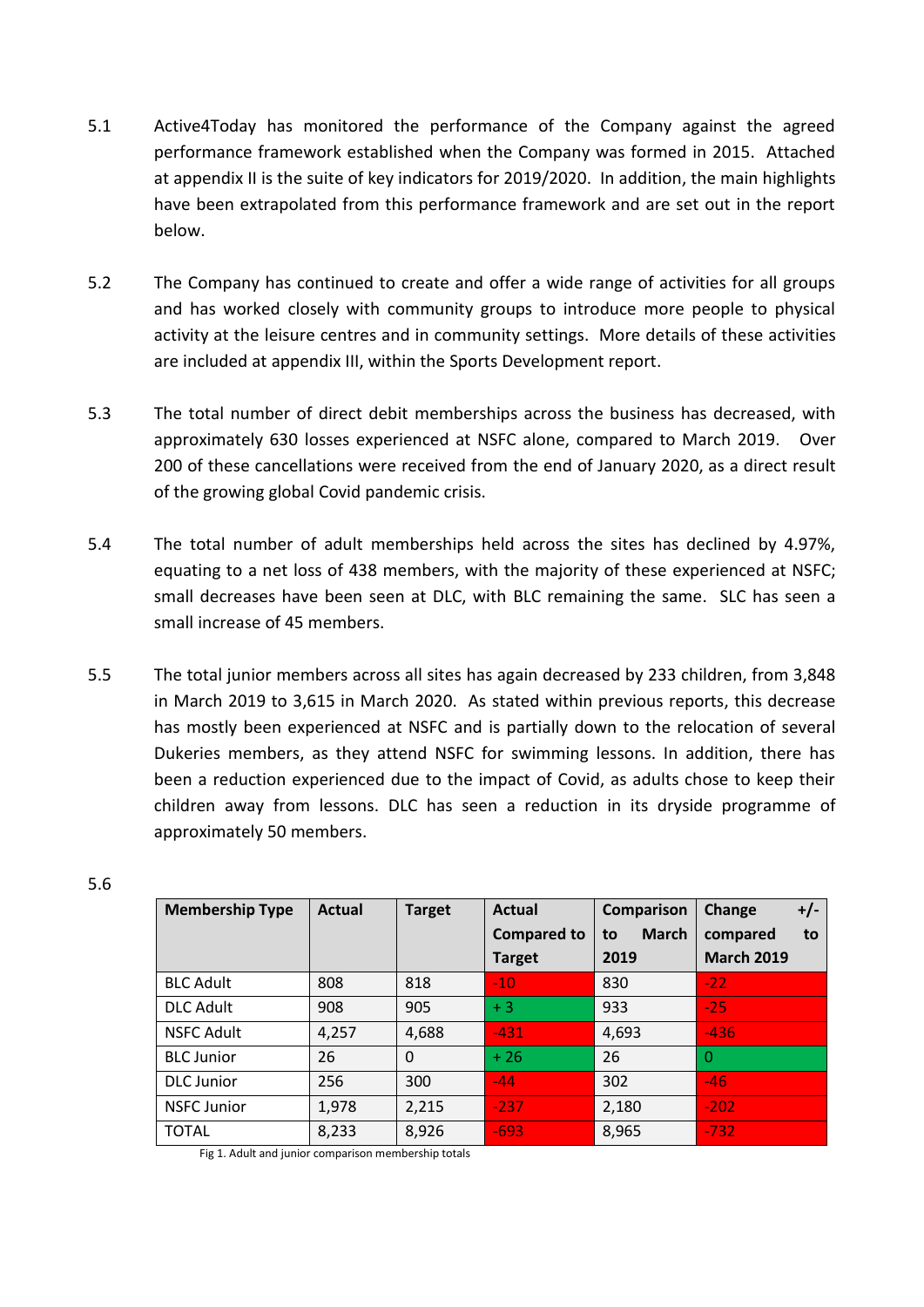- 5.7 The number of referrals received from health professionals saw a slight decrease in direct comparison to March 2019. Due to the risk and sensitivities of the target group, the numbers referred from health professionals in February and March 2020 reduced by 60% due to the Covid-19 pandemic.
- 5.8 However, despite the small reduction in the number of referrals received, the take up of the subsidised membership scheme increased from 54% in 2018/2019 to 60% in 2019/2020.
- 5.9 The number of user visits across all sites has increased by 3,670 visits across all 4 sites, despite losing 14 days of usage in March, following the closure on  $17<sup>th</sup>$  March. This equates to approximately 30,000 lost user visits, based on previous trends. This improved figure above is partly attributed to the improved ICT systems and customers now recording their visits.
- 5.10 The number of user visits for children and young people (under the age of 16) across all leisure centre sites has seen an increase, despite the fall in membership numbers. This equates to 0.63% increase of 2,395 visits. This is due to customers taking advantage of the multi-access memberships, which allows customers to participate in several activities for one price.
- 5.11 The number of user visits from the over 60's age group has increased by 7.2%, equating to 8,758 additional visits. However, due to the Covid-19 pandemic the user visits rapidly dropped in March to approximately 50% of the previous month. This can be attributed to the closure on  $17<sup>th</sup>$  March but also that this group of members may have been concerned over the risks of the virus within the centres, despite additional cleaning measures being put in place, very quickly.
- 5.12 The sports development team is continued to work within the more challenging areas of the district, where physical activity levels are lower than expected. These areas are predominantly, Ollerton, Blidworth and Bilsthorpe, where programmes have been developed, with an aim to increase participation from nothing, to 1 x 30 minutes of physical activity per week. As stated above, a summary of sports development work, is included at appendix III.
- 5.13 The partnerships with Newark Academy and Bishop Alexander have both continued to move forward positively and has enabled A4T to secure more availability for local clubs and groups, through the accessing of valuable and high quality community facilities, at these venues. The sports development team are crucial in this partnership, as they provide the advice and support to ensure the clubs are sustainable, covering a variety of factors, including coaching, volunteering, players and funding support.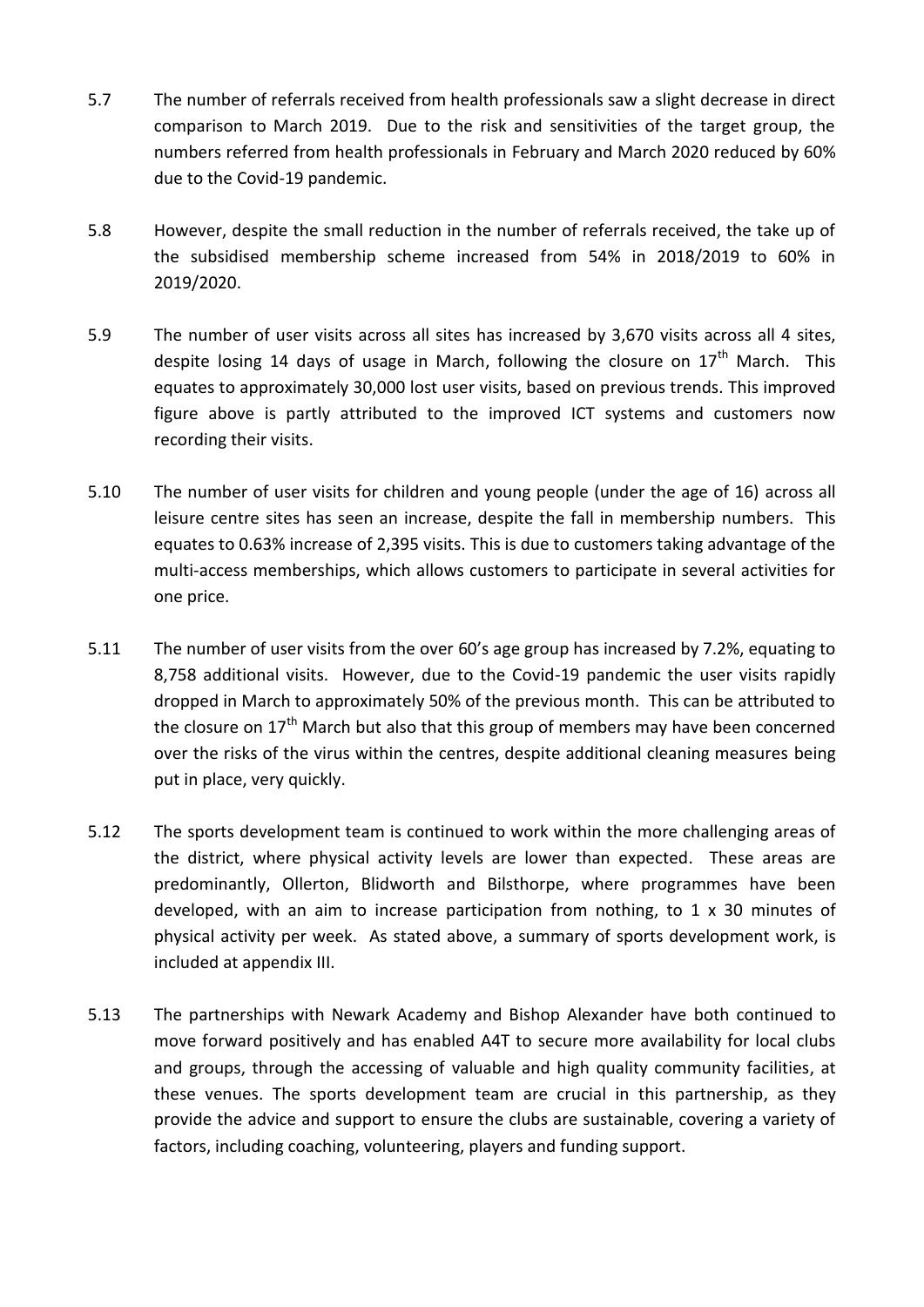- 5.14 A4T has also provided professional advice to the Barnby Road Academy, Newark, to support the development of their new sports hall. This partnership will continue to be developed over the forthcoming year, in order to enhance and increase community access to the facility.
- 5.15 A4T has recognised the requirements of ensuring staff are adequately trained and has delivered updates in safeguarding children and vulnerable adults to all staff that undertake activities involving those groups. Further online training through the Nottinghamshire Safeguarding Partnership will be rolled out in the Summer. This has also included a full audit to ensure all staff in positions where an enhanced DBS is required, is valid and up to date.
- 5.16 Website usage and hits for the Company continue to prove that the website is a well-used resource for existing and potential customers. However, the current trends within the industry demonstrate that the demographic of fitness users require a more interactive digital platform. As a result, A4T are investigating the development of an application or 'app' which would interface with all other existing software products. This should improve the customer journey, whilst at the same time collecting more accurate data on usage, frequency of visit and payment methods.
- 5.17 Throughout autumn and winter, there have been a number of advertising campaigns, covering both sales and retention. The adult promotion during October, was directed towards Newark and the surrounding community and promoted the Premier Membership, giving customers access to 1-2-1 training, similar to personal training. The initiative targeted potential customers requiring additional help and support to achieve their goals.
- 5.18 During November, a traditional month where direct debit sales are lower, the Company launched a 14-day, pay and play pass for £10; this provided a taster for customers, without the commitment of signing up to, a full monthly membership. Targets were achieved, with over 220 passes sold. Customers were subsequently contacted with a follow up phone call, with 65 conversions taking place, to a direct debit membership.
- 5.19 The 'Feel Good This Christmas' campaign, which followed the November campaign, ran throughout December, which is also a traditionally slow month for sales. This campaign resulting in 208 additional members signing up during this period. In addition to this, the 'Christmas Fun Week', offered fun galas, gymnastics and trampoline displays and a visit from Santa, with treats provided for every child. The adults were not left out either and had an opportunity of enjoying a mince pie and healthy fruit option, whilst they visited the leisure centres throughout the week.
- 5.20 The events were an incredible success, with a number Fitbits also given out to some adults and children as part of a Christmas retention scheme and to keep them motivated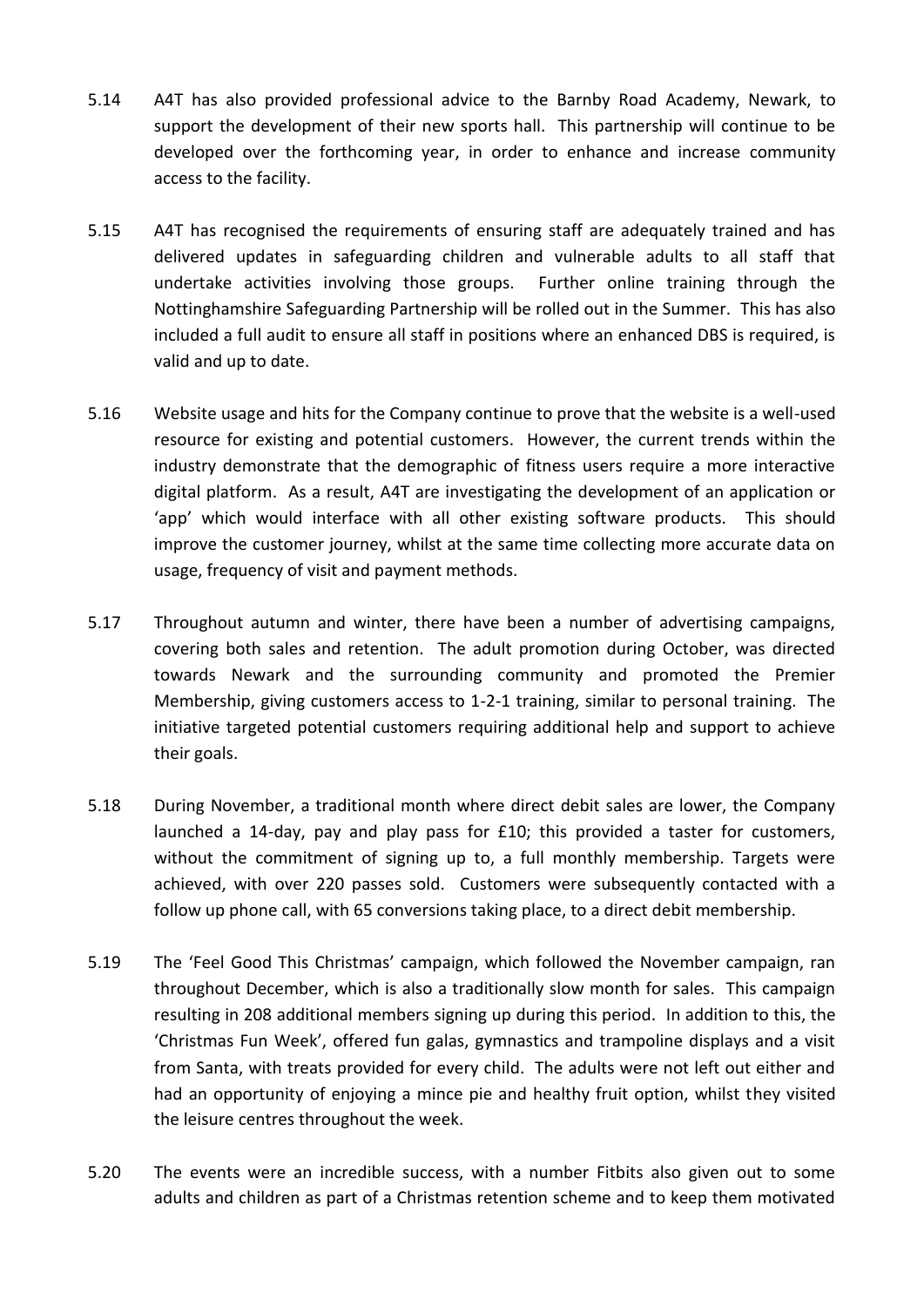into the future. Full coverage of all prize winners were then advertised via various forms of social media.

- 5.21 The sports development team developed a social media campaign throughout January, linked to the national campaign of 'RED January'. The campaign showed the positive link that physical activity has on mental health and encouraged people to be active every day of the month. There was a daily post on Facebook and the information shared on Twitter and Instagram, highlighting the different activities on offer throughout the District. In addition, people were signposted to the opportunities, available to them.
- 5.22 During January, a January 'Half Price sale' campaign was offered, with members receiving their first month at half the usual membership price. This resulted in 309 adult membership sales across all sites. The campaign also launched a series of new class timetables, with additional classes at each site.
- 5.23 The February campaign offered, the 'First 50 Join for Free'; this initiative was aimed at increasing demand, at a traditionally busy time. This resulted in 217 adult membership sales.
- 5.24 During April 2019, as part of the contactless installation, A4T and SLCT had server increases, moving the operations of the facilities from 1 server to 3 servers. This has provided a much more stable ICT infrastructure with more capacity for the multiple ICT software systems used across the business, and ultimately provided an improved service for the customers.

### **6. PROPOSAL**

6.1 It is proposed that the District Council acknowledge the work, which has been undertaken by Active4Today Limited, including the hard work to mitigate the issues which have arisen at the Dukeries Leisure Centre throughout the year and the on-set of the Covid pandemic, which resulted in the closure of the facilities on  $17<sup>th</sup>$  March 2020.

# **7. BUDGET IMPLICATIONS**

7.1 There are no direct budgetary implications contained within the report, over and above those which have been set out above.

# **8. EQUALITY & DIVERSITY IMPLICATIONS**

8.1 There are no equality or diversity issues set out above. Information on the diversity of the work which A4T undertake, has been contained within the information above and attached at appendix III; the sports development report. All information will continue to